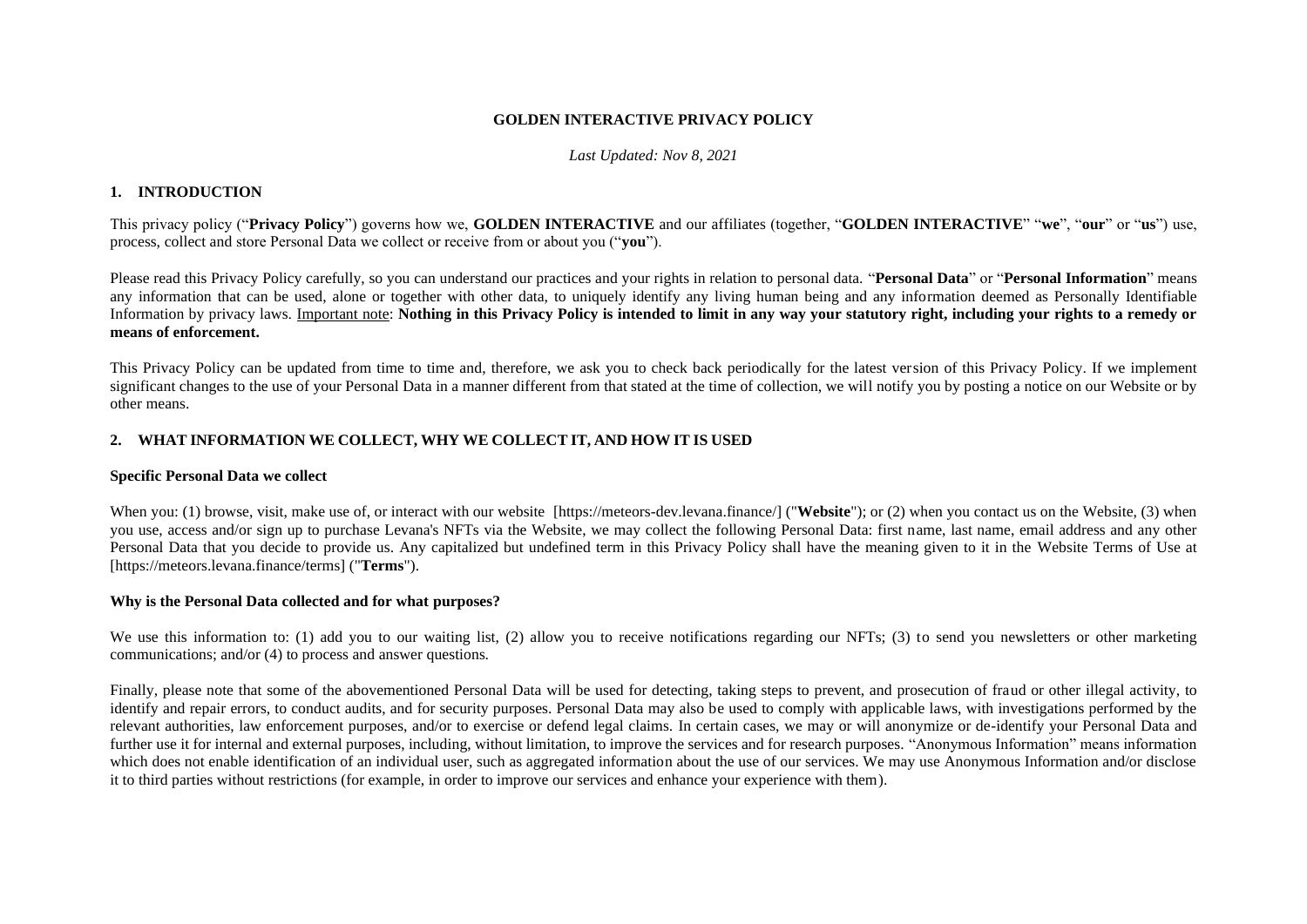## *3.* **HOW WE PROTECT AND RETAIN YOUR INFORMATION**

- 3.1. Security. We have implemented appropriate technical, organizational and security measures designed to protect your Personal Data. However, please note that we cannot guarantee that the information will not be compromised as a result of unauthorized penetration to our servers. As the security of information depends in part on the security of the computer, device or network you use to communicate with us and the security you use to protect your user IDs and passwords, please make sure to take appropriate measures to protect this information.
- 3.2. Retention of your Personal Data. We retain your Personal Data as follows: (i) where we are required to do so in accordance with legal, regulatory, tax or accounting requirements, or (ii) for us to have an accurate record of your dealings with us in the event of any complaints or challenges, or (iii) if we reasonably believe there is a prospect of litigation relating to your Personal Data or dealings.

# **4. HOW WE SHARE YOUR PERSONAL DATA**

In addition to the recipients described above, we may share your Personal Data as follows:

- 4.1. With our business partners with whom we jointly offer products or services.
- 4.2. We may also share Personal Data with our affiliated companies.
- 4.3. To the extent necessary, with regulators, courts or competent authorities, to comply with applicable laws, regulations and rules (including, without limitation, federal, state or local laws), and requests of law enforcement, regulatory and other governmental agencies or if required to do so by court order;
- 4.4. If, in the future, we sell or transfer, or we consider selling or transferring, some or all of our business, shares or assets to a third party, we will disclose your Personal Data to such third party (whether actual or potential) in connection with the foregoing events;
- 4.5. We also share Personal Data with our affiliated companies to the extent necessary to fulfill the purposes listed above.
- 4.6. In the event that we are acquired by, or merged with, a third party entity, or in the event of bankruptcy or a comparable event, we reserve the right to transfer, disclose or assign your Personal Data in connection with the foregoing events, including, in connection with, or during negotiations of, any merger, sale of company assets, consolidation or restructuring, financing, or acquisition of all or a portion of our business by or to another company; and/or
- 4.7. Where you have provided your consent to us sharing or transferring your Personal Data (e.g., where you provide us with marketing consents or opt-in to optional additional services or functionality).

# **5. YOUR PRIVACY RIGHTS. HOW TO DELETE YOUR ACCOUNT**

- 5.1. You can exercise your rights by contacting us at [privacy@levana.finance](mailto:privacy@levana.finance).
- 5.2. When processing your request, we may ask you for additional information to confirm or verify your identity and for security purposes, before processing and/or honoring your request.
- 5.3. Subject to legal and other permissible considerations, we will make every reasonable effort to honor your request promptly in accordance with applicable law or inform you if we require further information in order to fulfil your request. When processing your request, we may ask you for additional information to confirm or verify your identity and for security purposes, before processing and/or honoring your request. In the event that your request would adversely affect the rights and freedoms of others (for example, would impact the duty of confidentiality we owe to others) or if we are legally entitled to deal with your request in a different way than initial requested, we will address your request to the maximum extent possible, all in accordance with applicable law.
- 5.4. We reserve the right to charge a fee where permitted by law, for instance if your request is manifestly unfounded or excessive.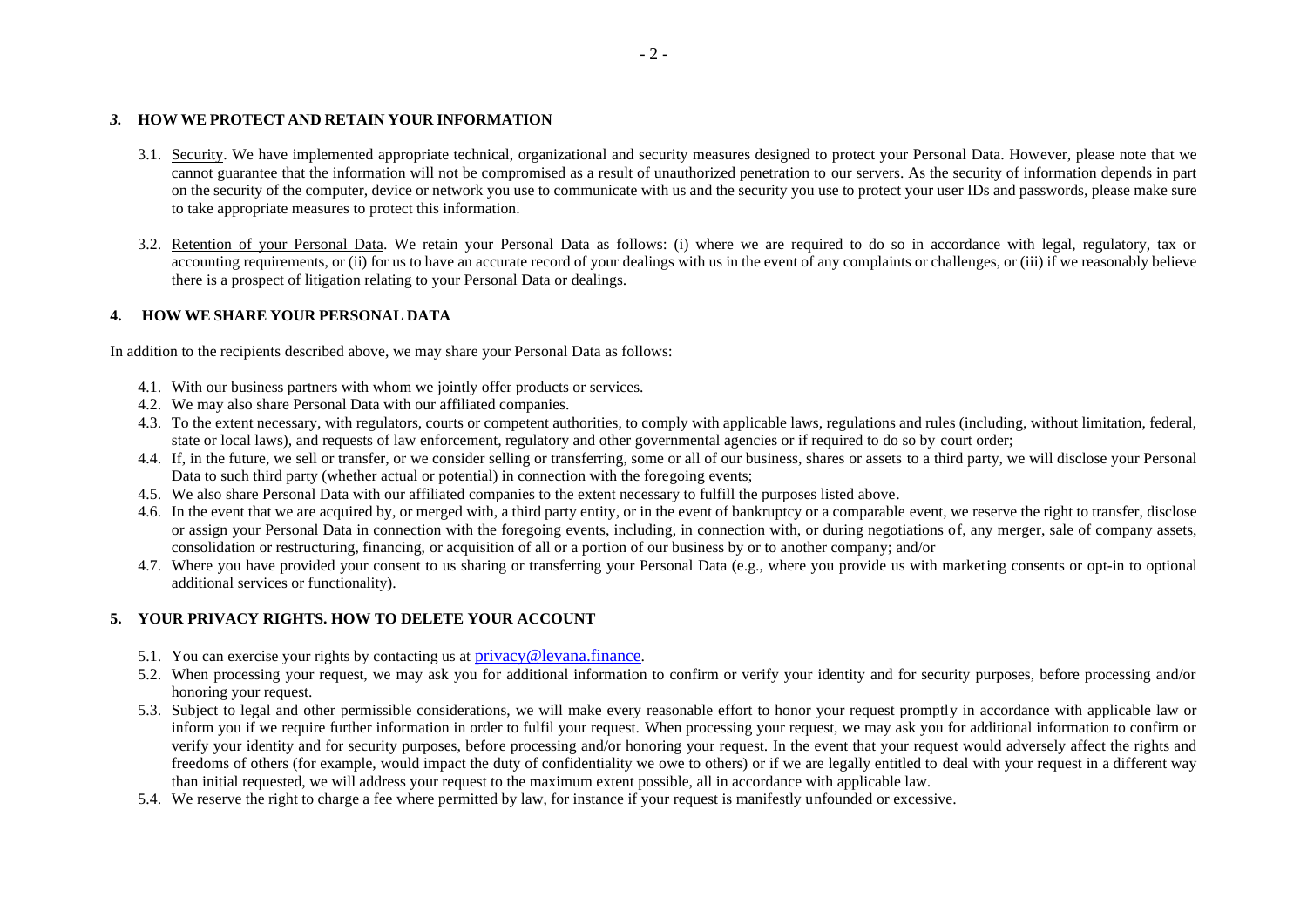We do not offer our products or services for use by children and, therefore, we do not knowingly collect Personal Data from, and/or about children under the age of eighteen (18). In the event that we become aware that you provide Personal Data in violation of applicable privacy laws, we reserve the right to delete it. If you believe that we might have any such information, please contact us at privacy@levana.finance.

## **7. INTERACTION WITH THIRD PARTY PRODUCTS**

We enable you to interact with third party websites, mobile software applications and products or services that are not owned or controlled by us (each a "**Third Party** Service"). We are not responsible for the privacy practices or the content of such Third Party Services. Please be aware that Third Party Services can collect Personal Data from you. Accordingly, we encourage you to read the terms and conditions and privacy policies of each Third Party Service.

### **8. LOG FILES**

We use log files. We use such information to analyze trends, administer the Website, track users' movement around the Website, and gather demographic information.

#### **9. ANALYTIC TOOLS** –

- **Google Analytics**. The Website uses a tool called "**Google Analytics**" to collect information about use of the Website. Google Analytics collects information such as how often users visit this Website, what pages they visit when they do so, and what other websites they used prior to coming to this Website. We use the information we get from Google Analytics to maintain and improve the Website and our products. We do not combine the information collected through the use of Google Analytics with Personal Information we collect. Google's ability to use and share information collected by Google Analytics about your visits to this Website is restricted by the Google Analytics Terms of Service, available at [https://marketingplatform.google.com/about/analytics/terms/us/,](https://marketingplatform.google.com/about/analytics/terms/us/) and the Google Privacy Policy, available at [http://www.google.com/policies/privacy/.](http://www.google.com/policies/privacy/) You may learn more about how Google collects and processes data specifically in connection with Google Analytics at [http://www.google.com/policies/privacy/partners/.](http://www.google.com/policies/privacy/partners/) You may prevent your data from being used by Google Analytics by downloading and installing the Google Analytics Opt-out Browser Add-on, available a[t https://tools.google.com/dlpage/gaoptout/.](https://tools.google.com/dlpage/gaoptout/)
- **Firebase Analytics**. We also use "**Google Analytics for Firebase**". By enabling this tool, we enable the collection of data about App Users, including via [identifiers](https://www.google.com/policies/technologies/ads/)  [for mobile devices](https://www.google.com/policies/technologies/ads/) (including Android Advertising ID and Advertising Identifier for iOS), cookies and similar technologies. We use the information we get from Google Analytics for Firebase to maintain and improve our App(s). We do not facilitate the merging of personally-identifiable information with non-personally identifiable information unless we have robust notice of, and your prior affirmative (i.e., opt-in) consent to, that merger. Finally, please note that Google Analytics for Firebase's terms (available at [https://firebase.google.com/terms/\)](https://firebase.google.com/terms/) shall also apply.
- **Mixpanel**. We collect Personal Information such as your email address and your user activity through the use of Mixpanel. Mixpanel's ability to use and share information is governed by the Mixpanel Terms of Use, available at [https://mixpanel.com/terms/,](https://mixpanel.com/terms/) and the Mixpanel Privacy Policy, available at [https://mixpanel.com/privacy/.](http://www.cooladata.com/privacy/) You can opt-out of Mixpanel's services by clicking on the following link: [https://mixpanel.com/optout/.](https://mixpanel.com/optout/)
- **AppsFlyer**. We use a tool called "AppsFlyer", a mobile attribution and marketing analytics platform to understand the use of our services. AppsFlyer is exposed to the following data: (i) unique identifiers and technical data, such as IP address, User agent, IDFA (Identifier For Advertisers) or Android ID (in Android devices); and (ii)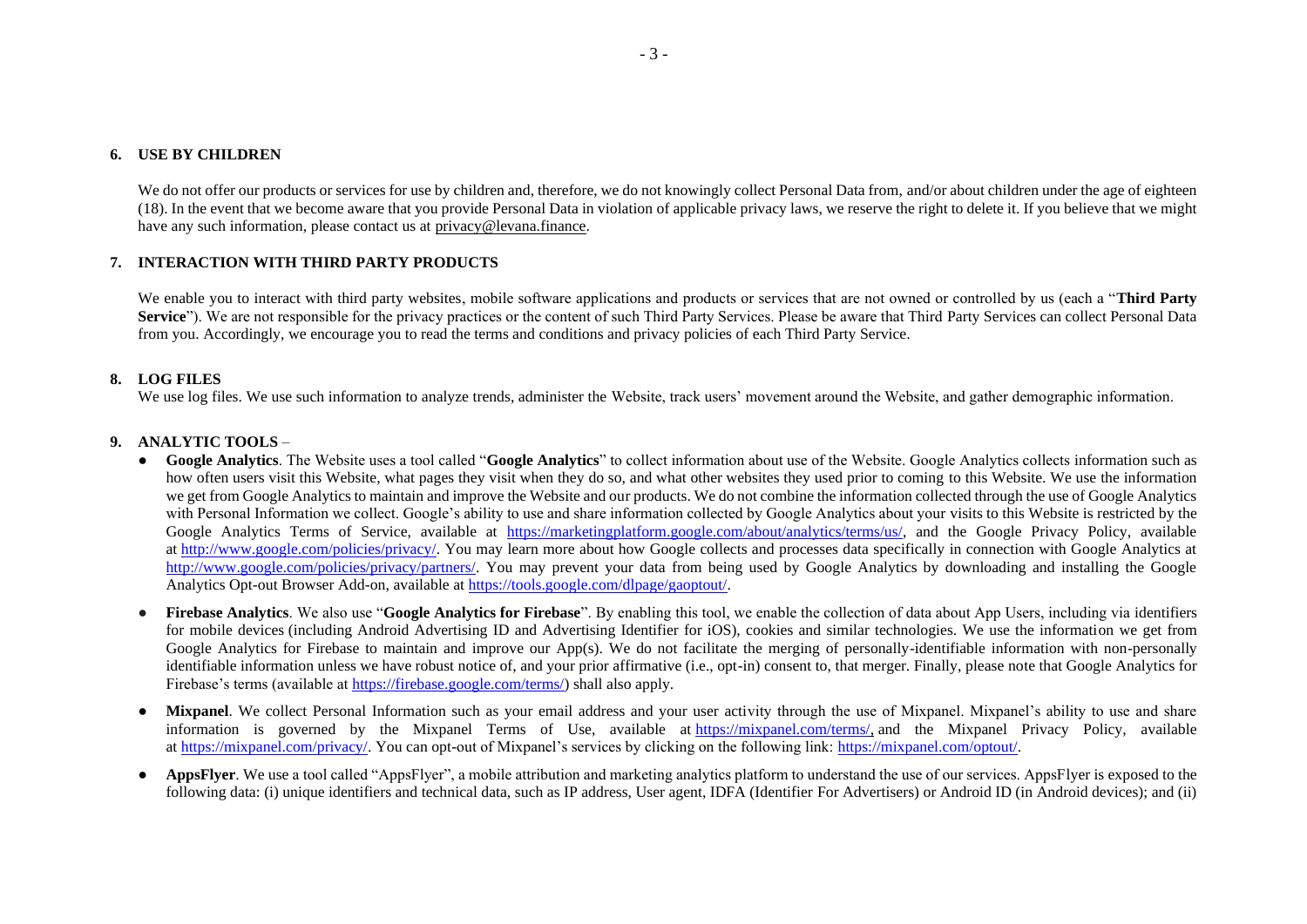technical data regarding your operating system, device attributes and settings, applications, advertising opt-out signals, Google Advertiser ID, in-app events, device motion parameters and carrier. The use of this data allows us to analyze our campaigns and performance, as well as your habits and characteristics. For example, the data AppsFlyer receives includes downloads, impressions, clicks and installations of their mobile applications, mobile device use and data regarding in-app events. AppsFlyer's terms of use (available at [https://www.appsflyer.com/terms-of-use/\)](https://www.appsflyer.com/terms-of-use/) and privacy policy (available at [https://www.appsflyer.com/privacy-policy/\)](https://www.appsflyer.com/privacy-policy/) also apply to the use of AppsFlyer.

- **AppSee**. We use Appsee <https://www.appsee.com/legal/terms> to collect and analyze data from our services.
- **Hotiar**. The Website uses Hotiar in order to better understand our users' needs and to optimize this service and experience. Hotiar is a technology service that helps us better understand our users experience (e.g. how much time they spend on which pages, which links they choose to click, what users do and don't like, etc.) and this enables us to build and maintain our service with user feedback. Hotjar uses cookies and other technologies to collect data on our users' behavior and their devices. This includes a device's IP address (processed during your session and stored in a de-identified form), device screen size, device type (unique device identifiers), browser information, geographic location (country only), and the preferred language used to display our website. Hotjar stores this information in a pseudonymized user profile. Hotjar is contractually forbidden to sell any of the data collected on our behalf. For further details, please see Hotjar's privacy policy at [https://www.hotjar.com/legal/policies/privacy.](https://www.hotjar.com/legal/policies/privacy) You can opt-out to the creation of a user profile, Hotjar's storing of data about your usage of our Website and Hotjar's use of tracking cookies on other websites on this link [https://www.hotjar.com/legal/compliance/opt-out.](https://www.hotjar.com/legal/compliance/opt-out)
- **Facebook Pixels and SDKs**. We use Facebook pixels or SDKs, which are tools that provide help to website owners and publishers, developers, advertisers, business partners (and their customers) and others integrate, use and exchange information with Facebook, as such the collection and use of information for ad targeting. Please note that third parties, including Facebook, use cookies, web beacons, and other storage technologies to collect or receive information from your websites and elsewhere on the internet and use that information to provide measurement services and target ads. Facebook's ability to use and share information is governed by the Facebook Tools Terms, available at: [https://www.facebook.com/legal/technology\\_terms/. Y](https://www.facebook.com/legal/technology_terms/)ou can prevent your data from being used by Facebook Pixels and SDKs by exercising your choice through these mechanisms[: http://www.aboutads.info/](http://www.aboutads.info/) [ch](http://www.aboutads.info/)oices [or http://www.youronlinechoices.eu/.](http://www.youronlinechoices.eu/)
- **Google Signals**. The Website uses a tool called "**Google Signals**" to collect information about use of the Website. When we activate Google Signals, some existing Google Analytics features are updated to also include aggregated data from Google users who have turned on "Ads Personalization" (Ads Personalization available at [https://support.google.com/ads/answer/2662856/\)](https://support.google.com/ads/answer/2662856/). Audiences that we create in Google Analytics and publish to Google Ads and other Google Marketing Platform advertising products can serve ads in cross device-eligible remarketing campaigns to Google users who have turned on Ads Personalization. Google Analytics collects additional information about users who have turned on Ads Personalization, base across device types and on aggregated data from users who have turned on Ads Personalization. The data is user based rather than session based. The Cross Device reports include only aggregated data. No data for individual users is ever exposed. You can modify your interests, choose whether your Personal Data is used to make ads more relevant to you, and turn on or off certain advertising services in the Ads Personalization link above.
- **Facebook Custom Audience.**
- **Lookalike Audience.**
- **Advertising Partners**. Through our services, we allow third party advertising partners to set technologies and other tracking tools to collect information regarding your activities and your device (e.g., your IP address, mobile/website identifiers, page(s) visited, location, time of day). We also combine and share such information and other information (such as demographic information and past purchase history) with third party advertising partners. These advertising partners will use this